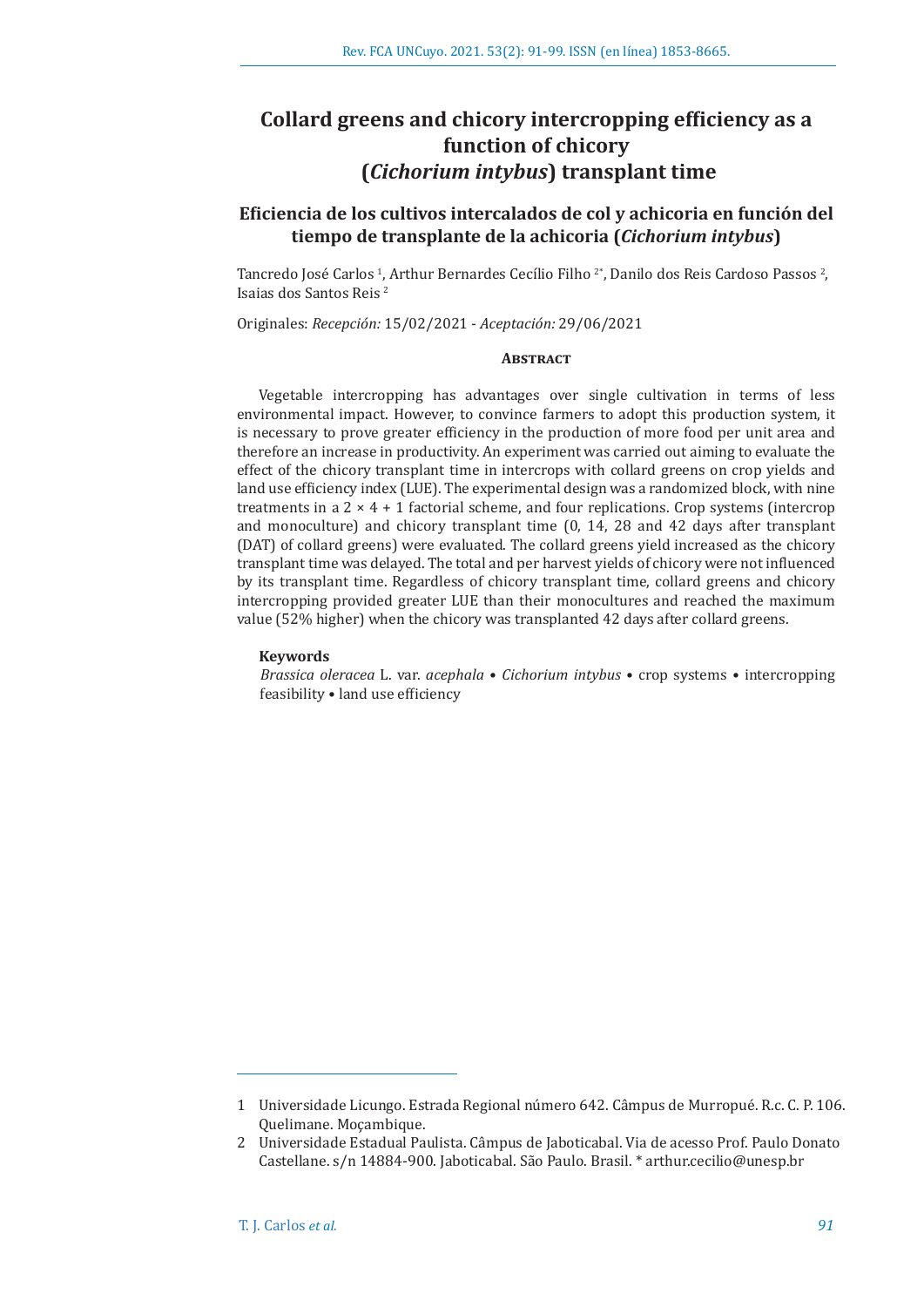#### **Resumen**

El cultivo intercalado de hortalizas tiene ventajas sobre el monocultivo en cuanto a su menor impacto ambiental. Sin embargo, para convencer al productor de que adopte este sistema de producción, es necesario demostrar mayor eficiencia en la producción de más alimentos por unidad de superficie, y por tanto, un aumento de la productividad. Se llevó a cabo un experimento con el fin de evaluar el efecto del tiempo de trasplante de la achicoria en los cultivos intercalados con la col en el rendimiento de los cultivos y el índice de eficiencia del uso de área (LUE). El diseño experimental fue en bloques aleatorios, con nueve tratamientos en un esquema factorial  $2 \times 4 + 1$ , y cuatro repeticiones. Se evaluaron los sistemas de cultivo (intercalado y monocultivo) y el tiempo de trasplante de la achicoria (0, 14, 28 y 42 días después del trasplante (DAT) de la col). El rendimiento de la col aumentó al retrasarse el tiempo de trasplante de la achicoria. El rendimiento total y por cosecha de la achicoria no se vio influido por su tiempo de trasplante. Independientemente del tiempo de trasplante de la achicoria, la col y el cultivo intercalado de achicoria proporcionaron una mayor LUE en comparación con los sistemas de monocultivos, y alcanzaron el valor máximo (52% más alto) cuando la achicoria se trasplantó 42 días después de la col.

#### **Palabras clave**

*Brassica oleracea* L. var. *acephala* • *Cichorium intybus* • sistemas de cultivo • viabilidad de los cultivos intercalados • eficiencia del uso de área

#### **INTRODUCTION**

Vegetable production is an activity characterized by intense soil management and exposure, and intensive use of water and fertilizers, which provide considerable environmental impact (16). Developing technologies that allow the rational use of land for food production is therefore necessary, and intercropping is an available technology that can assist in production but which has less environmental impact, mainly due to complementary use of resources in time and space among different species (10, 13). In addition, intercropped cultivation allows a reduction of production costs, making the activity better remunerated and the producer more competitive in the market (6, 7, 9, 11).

Intercropped cultivation efficiency depends on the species involved in the system and the planting time of the second species, because these factors affect the period for which the species coexist and, consequently, the spatial and/or temporal complementarity, with impacts on crop yields and on the whole system (5, 6, 8).

Cecílio Filho *et al.* (2011, 2015) observed that land use efficiency decreased on increasing the transplanting time between tomato and lettuce (2011) and between cucumber and lettuce (2015), due to increased shading of tomato and cucumber on lettuce. The longer the period between transplantations, the larger were the tomato and cucumber plants when the lettuce was transplanted. Consequently, less solar radiation was available to the lettuce that grew under the tomato and cucumber canopy. Similarly, Ohse *et al.* (2012) evaluated the agronomic viability of broccoli and lettuce intercropping and they verified that the yield of lettuce was affected by its transplanting time. The authors obtained the best result when lettuce was transplanted on the same day as broccoli. Consequently, the effect of lettuce transplant time impacted intercropping efficiency in the same way.

This study aims to evaluate the yields for intercropping between collard greens (*Brassica oleracea* var. *acephala*) and chicory (*Cichorium intybus*), two vegetables commonly grown by small farmers (family farming), which can easily incorporate the technology of an intercropping system to replace the monoculture system of those crops. Also, the two species have different characteristics such as size, height and foliar architecture, which are important to the success of intercropping (5, 12, 14).

No studies about collard greens and chicory intercropping have been found in the literature. However, Cecílio Filho *et al.* (2017) studied the effect of New Zealand spinach (*Tetragonia expansa*) transplanting time in intercropping with collard greens. The authors observed that the New Zealand spinach, regardless of the time at which it is transplanted in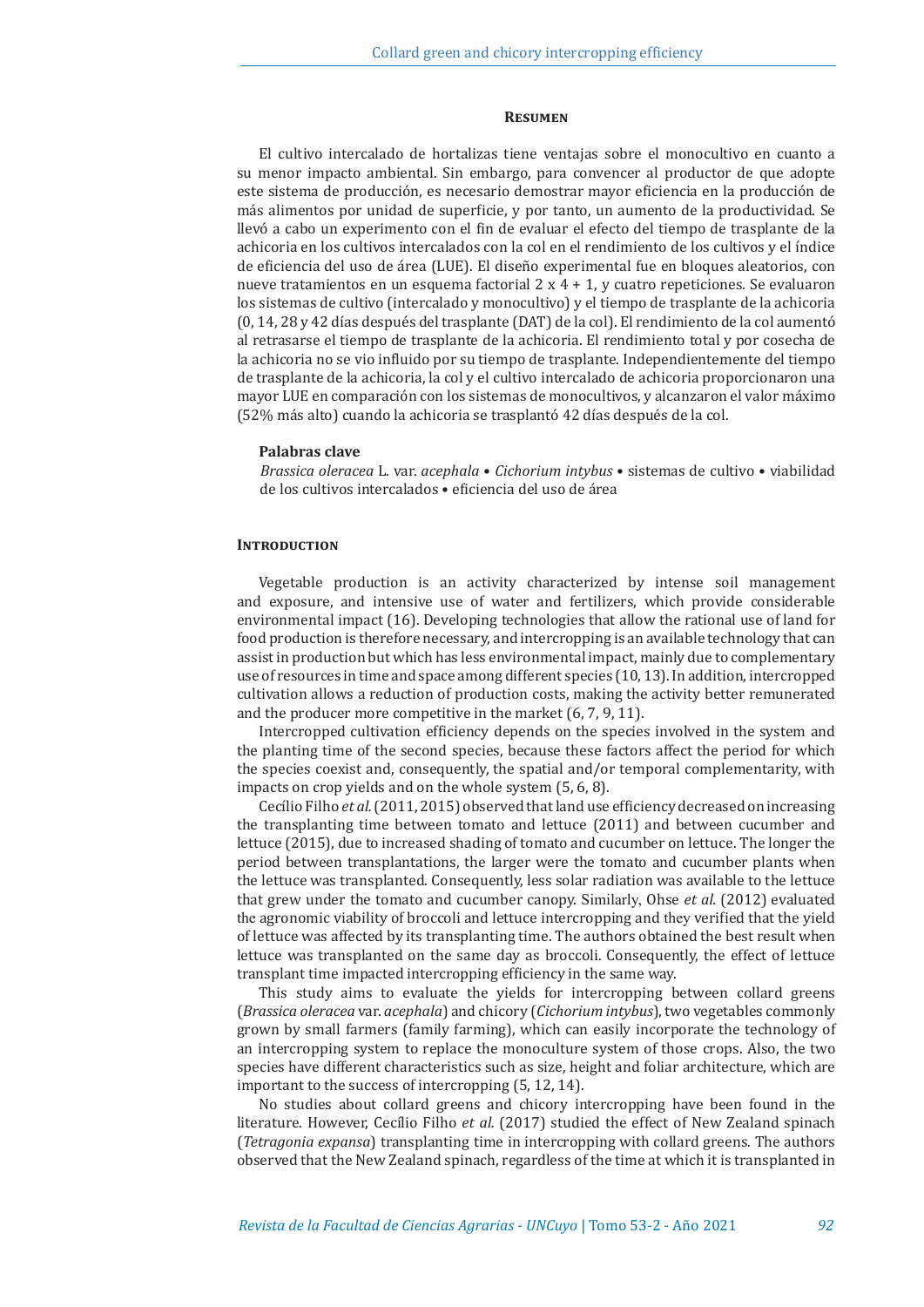relation to collard greens, does not affect collard greens yield. However, collard greens cause a loss of New Zealand spinach yield, regardless of the spinach transplanting time, by about 13.5% in relation to the yield obtained in monoculture. It is expected that a simple change of the intercropped species can alter the crop system viability. In this case, chicory and New Zealand spinach have differences such as size and height, kind and velocity of growth, and architecture among other characteristics, which can cause different effects on spatial and/ or temporal complementarity in intercropping with collard greens. Our hypothesis is that the production of collard greens and chicory in an intercropping system has greater land use efficiency than in monoculture systems and that the chicory transplanting time in the intercropping affects the yields of both species in the system.

Thus, this study was performed with the aim to evaluate the agronomic efficiency of collard greens and chicory intercropping as a function of the chicory transplant time in relation to that of collard greens.

#### **Materials and methods**

#### **Characterization of experimental site**

The experiment was carried out in the field at São Paulo State University (21°14'39'' S, 48°17'10'' W; 575 m a. s. l.) from May to November 2018.

The soil was classified as a Eutrudox with sand = 253 g kg<sup>-1</sup>, silt = 132 g kg<sup>-1</sup> and clay =  $615$  g kg<sup>-1</sup>. The chemical attributes before installation of the experiment were: pH (CaCl<sub>2</sub>) 5.6; 17 g dm<sup>-3</sup> organic matter; 31 mg dm<sup>-3</sup> P (resin); 3.3 mmol<sub>c</sub> dm<sup>-3</sup> K; 22 mmol<sub>c</sub> dm<sup>-3</sup> Ca; 10 mmol<sub>c</sub> dm<sup>-3</sup> Mg; and soil base saturation = 71%.

During the experimental period, the climate parameters were: relative humidity 63.9%, rainfall 330 mm and average temperature 22°C, with maximum and minimum averages of 29.8 and 16.2°C, respectively.

# **Treatments and experimental design**

Nine treatments were evaluated as result of combining two crop systems (intercropping and monoculture) and four chicory transplanting times (0, 14, 24 and 42 days after transplanting collard greens - DATCG). The treatments were arranged in a  $2 \times 4 + 1$  factorial scheme, in a randomized block, with four replications. The additional treatment corresponded to collard greens monoculture. Collard greens was considered as the main crop and chicory as the secondary crop.

Each experimental unit  $(3.36 \text{ m}^2)$  contained 14 collard greens plants and 70 chicory plants. Two rows of collard greens were transplanted in the centre of the bed, with 0.75 m between rows and 0.40 m between plants in a row. Five rows of chicory were transplanted to the bed, being three from their between the collard greens rows with 0.25 m spacing between rows and 0.20 m between plants in a row. The useful area for the evaluation of the experiment corresponded to the plants in the centre of the bed excluding two collard greens plants from each end of the row. For evaluation of chicory, three central rows were considered, excluding 0.40 m at the beginning and end of each row. In total, 30 chicory plants and 10 collard greens plants were evaluated (figure 1, page 94).

#### **Installation of experiment**

According to the results of the soil analysis, liming was carried out, applying lime to increase the soil base saturation to 80%. Planting and covering fertilization for both crops were performed according to Trani and Raij (1997) and Trani *et al.* (2018). At the planting time, 40, 320 and 80 kg ha<sup>-1</sup> of nitrogen (urea), phosphorus (simple superphosphate) and potassium (potassium chloride) were supplied, respectively.

The 'HS-20' collard greens seedlings were transplanted on a single date and the 'Pão de Açúcar' chicory seedlings were transplanted on the dates established in the treatments. At the time of chicory transplanting at 0, 14, 28 and 42 DATCG, the height of collard greens plants was measured and corresponded to 4.6, 11.9, 19.3 and 39.9 cm, respectively. The chicory seedlings were formed on several dates in order to obtain plants with four leaves for all treatments (transplanting times).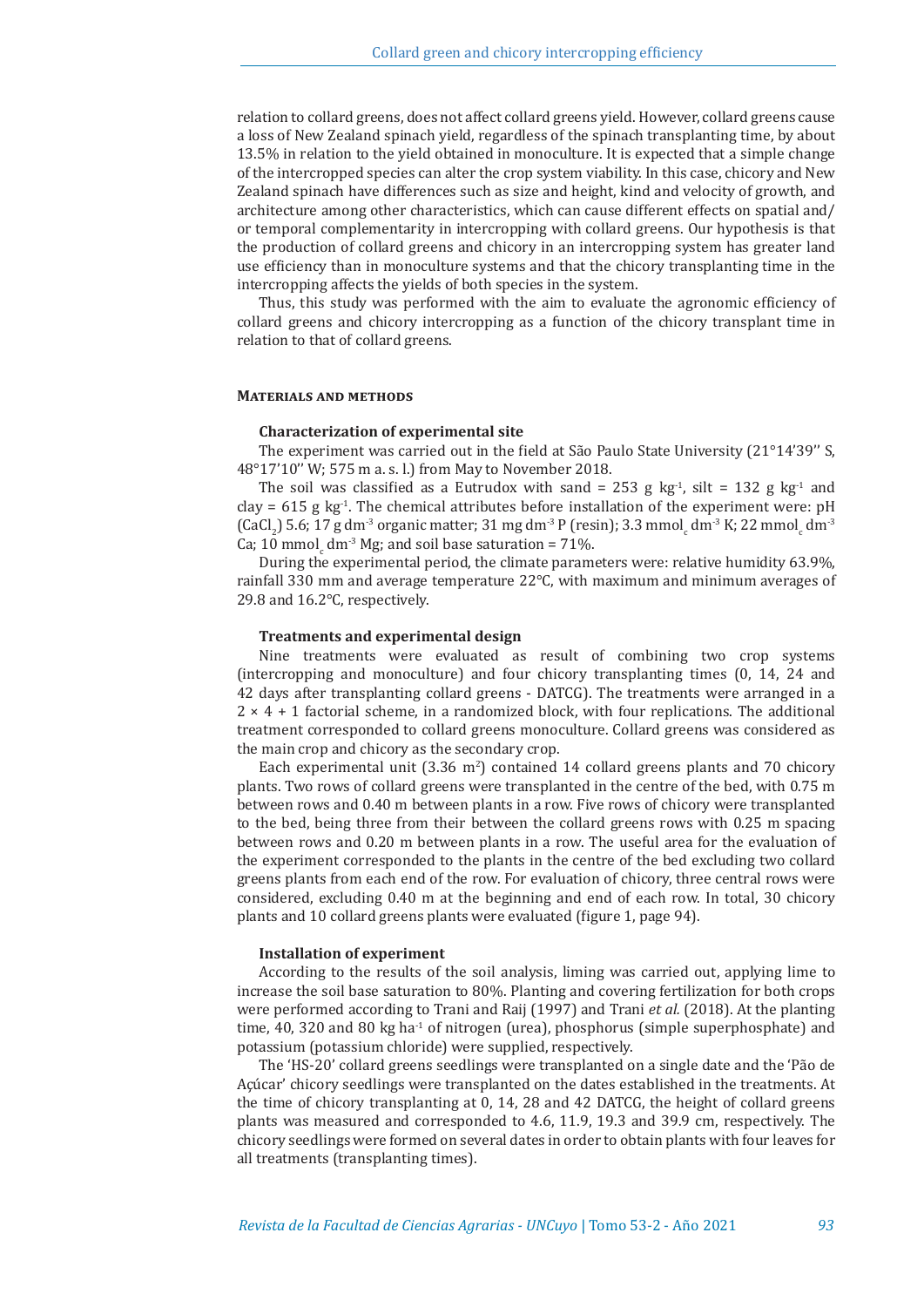

**Figure 1.** Graphical representation of an experimental unit of intercropping system showing the arrangement of crops.



The cover fertilization for collard greens was carried out by applying 40 kg ha<sup>-1</sup> of N (urea) and 20 kg ha<sup>-1</sup> of  $K_2O$  (potassium chloride) every 15 days after the transplant until completing 45 days. For the chicory, 30 kg ha<sup>-1</sup> of N and 20 kg ha<sup>-1</sup> K<sub>2</sub>O were applied at 14 and 24 days after transplanting the chicory and immediately after each harvest for both cultures. The experiment was irrigated periodically by spraying throughout the crop cycle. Weed control was performed by manual weeding, weekly.

Every 10 days, leaves of collard greens were harvested, totalling 14 harvests. The chicory was harvested when the head was formed, which happened twice.

#### **Characteristics evaluated**

Yield (kg ha-1): obtained by summing the harvests carried out throughout the crop cycle. Relative yield (RY %): obtained by the ratio between crop yields in intercropping and in monoculture. RY was proposed by Wit and Bergh (1965) and calculated from the following equations:

$$
RY_{cg} = \frac{Y_{12}}{Y_{11}} \times 100 \qquad \qquad RY_c = \frac{Y_{21}}{Y_{22}} \times 100
$$

where:

RYcg and RYc correspond to relative yields of collard greens and chicory, respectively  $Y_{12}$  = collard greens yield when intercropped with chicory

 $Y_{11}$  = collard greens yield obtained in monoculture

 $Y_{21}$  = chicory yield when intercropped with collard greens

 $Y_{22}$  = chicory yield obtained in monoculture.

Land use efficiency (LUE): obtained by the equation proposed by Willey (1979):

$$
LUE = RY_{cg} + RY_c
$$

#### **Statistical analysis**

The average value for monocultures (blocks) was considered as the denominator of the indices, as recommended by Bezerra Neto *et al.* (2012).

The data of total and per harvest yields of collard greens and chicory were subjected to variance analysis (F test) and, when significant, the means of the intercropped and monoculture systems were compared by the Tukey test at 5%. For collard greens, a complete randomized block design was used, with five treatments (four intercrops and one monoculture) and four replications. For chicory, a complete randomized block design was used in a  $2 \times 4$  factorial scheme, with two cultivation systems and four transplant times. For LUE and RY indices, a randomized complete block design was used, with four treatments (intercrops). The regression equations were obtained according to the chicory transplanting time. In all analyses, the AgroEstat statistical program was used (2).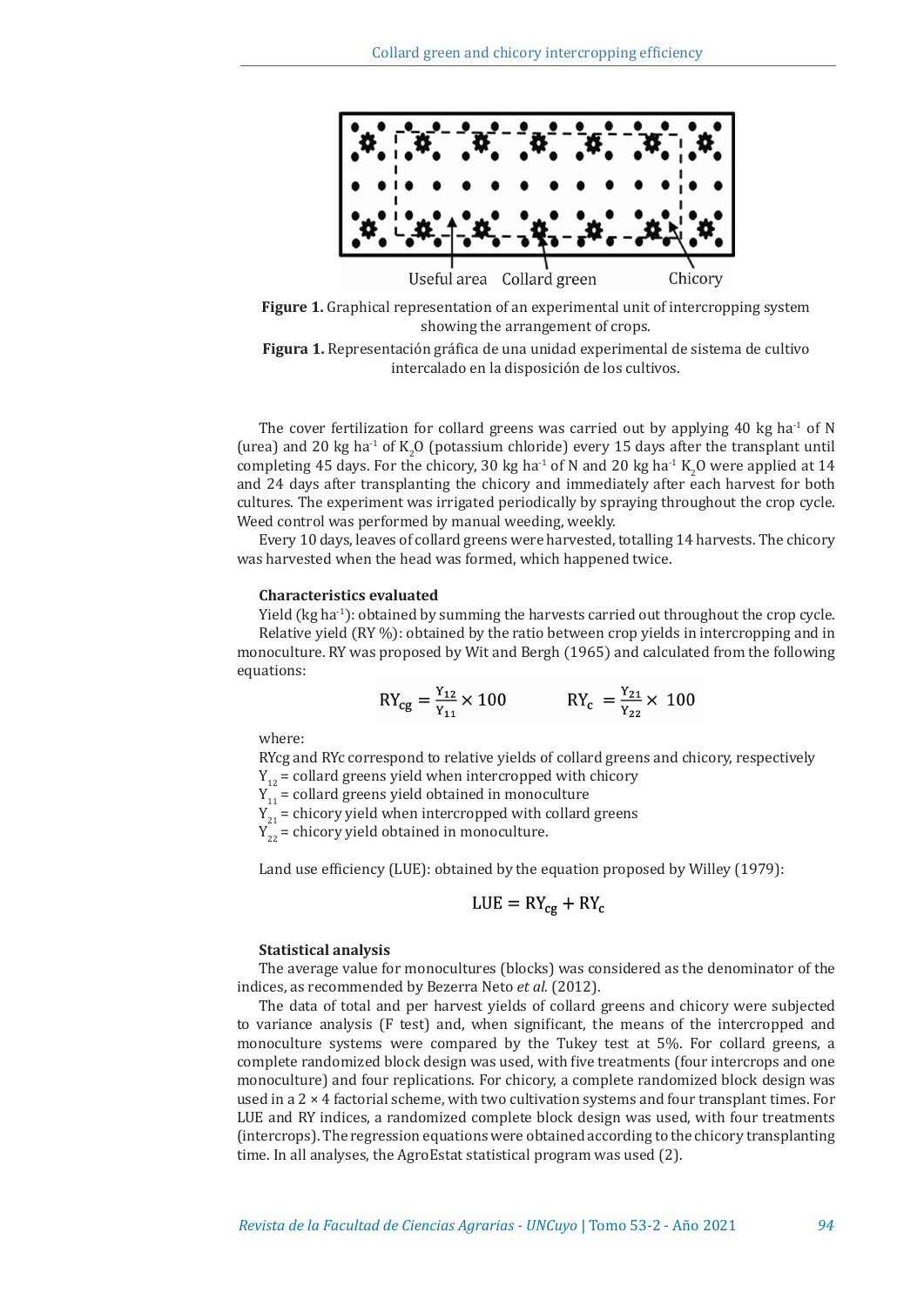#### **Results**

#### **Collard greens yield**

The total and per harvest yields were influenced by the crop system (table 1). The collard greens total yield in the intercropping system established by chicory transplant at 42 DATCG did not differ from the yield obtained in monoculture. On the other hand, the collard greens total yields obtained in intercropping systems established with chicory transplanted at 0, 14 and 28 DATCG were lower than that obtained in monoculture, reaching 36% less when both crops were transplanted on the same day (table 1).

In the partial harvests, the yields of intercropped crops sometimes did not differ from those in monoculture; sometimes they differed, sometimes being higher or lower (table 1). Table II shows adjusted polynomial equations for total and per harvest yields of collard greens when intercropped with chicory. The collard greens total yield increased linearly as the chicory transplant was performed later in relation to the collard greens transplant. The collard greens yield increased by 438.11 kg ha<sup>-1</sup> for each day of delaying the chicory transplant (table 2, page 96).

# **Table 1.** Summary of variance analysis for total yield (TY) and yield per harvest (HY) (kg ha−1) of collard greens as a function of crop system.

**Tabla 1.** Resumen del análisis de varianza del rendimiento total (TY) y el rendimiento por cosecha (HY) de la col en función del sistema de cultivo.

|                            | <b>TY</b>             | HY1             | HY2                   | HY3             | HY4                |  |
|----------------------------|-----------------------|-----------------|-----------------------|-----------------|--------------------|--|
| <b>Source of variation</b> |                       |                 | $kg$ ha <sup>-1</sup> |                 |                    |  |
| <b>Treatment</b>           | $11.73**$             | 1.48ns          | 25.68**               | $8.07**$        | 16.82**            |  |
| $CV\%$                     | 10.49                 | 25.30           | 23.97                 | 23.40           | 13.07              |  |
| I-0 DATCG                  | 47870.69c             | 5007.05a        | 1242.84b              | 2157.11c        | 3317.81c           |  |
| I-14 DATCG                 | 54029.20bc            | 5518.49a        | 1099.98b              | 2646.39bc       | 5235.63b           |  |
| I-28 DATCG                 | 58037.71bc            | 6542.76a        | 1603.55b              | 3977.80ab       | 4932.07b           |  |
| I-42 DATCG                 | 66979.71ab            | 7080.84a        | 1747.12b              | 4517.79ab       | 6667.76a           |  |
| Monoculture                | 75384.59 a            | 7185.61a        | 3985.66a              | 4999.93a        | 4092.80bc          |  |
| <b>Source of variation</b> | HY <sub>5</sub>       | HY <sub>6</sub> | HY7                   | HY <sub>8</sub> | HY9                |  |
|                            | $kg$ ha <sup>-1</sup> |                 |                       |                 |                    |  |
| <b>Treatment</b>           | $11.90**$             | 9.33**          | 2.44ns                | $4.60*$         | 1.88ns             |  |
| $CV\%$                     | 14.89                 | 13.10           | 21.02                 | 21.45           | 21.61              |  |
| I-0 DATCG                  | 5074.92b              | 5903.49b        | 4664.21a              | 2778.53b        | 3389.24a           |  |
| I-14 DATCG                 | 4999.93b              | 5678.49b        | 5875.63a              | 3178.53b        | 4024.94a           |  |
| I-28 DATCG                 | 5928.48b              | 5585.63b        | 5360.64a              | 3421.38ab       | 4371.36a           |  |
| I-42 DATCG                 | 8353.45a              | 7089.48ab       | 5414.20a              | 3628.76ab       | 4295.18a           |  |
| Monoculture                | 8289.16a              | 8685.58a        | 7428.46a              | 4960.64a        | 5128.50a           |  |
| <b>Source of variation</b> | <b>HY10</b>           | <b>HY11</b>     | <b>HY12</b>           | <b>HY13</b>     | <b>HY14</b>        |  |
|                            | $kg$ ha <sup>-1</sup> |                 |                       |                 |                    |  |
| <b>Treatment</b>           | $5.89*$               | 3.24ns          | $7.62**$              | 2.17ns          | 0.90 <sub>ns</sub> |  |
| $CV\%$                     | 15.77                 | 20.05           | 18.58                 | 19.72           | 24.20              |  |
| I-0 DATCG                  | 3839.23b              | 3985.67a        | 2042.83b              | 2414.25a        | 2053.54a           |  |
| I-14 DATCG                 | 4257.08b              | 4249.94a        | 2466.63b              | 2790.43a        | 2007.11a           |  |
| I-28 DATCG                 | 4378.50ab             | 3642.81a        | 2271.40b              | 3389.24a        | 2632.10a           |  |
| I-42 DATCG                 | 5128.49ab             | 5574.92a        | 2207.11b              | 2857.10a        | 2417.82a           |  |
| Monoculture                | 6146.34a              | 5171.35a        | 3657.09a              | 3439.23a        | 2214.25a           |  |

HY corresponds to the collard greens harvest number (*e.g.* HY1 = Yield of the first harvest); I = Intercropping; DATCG = days after transplant of collard greens; means followed the same letter in a column do not differ by Tukey test  $(p > 0.05)$ ; F Test: ns: not significant; \*:  $p$  ≤ 0.05; \*\*  $p$  ≤ 0.01. El número delante de HY corresponde al número de la cosecha de col (ej.: HY1 = rendimiento de la primera cosecha) I = Intercambio de cultivos; DATCG = días después del transplante de col; las medias seguidas de la misma letra en la columna no difieren por la prueba de Tukey (p > 0,05); Prueba F: ns: no significativo; \*:  $p$  ≤ 0,05; \*\*  $p$  ≤ 0,01.

The number beside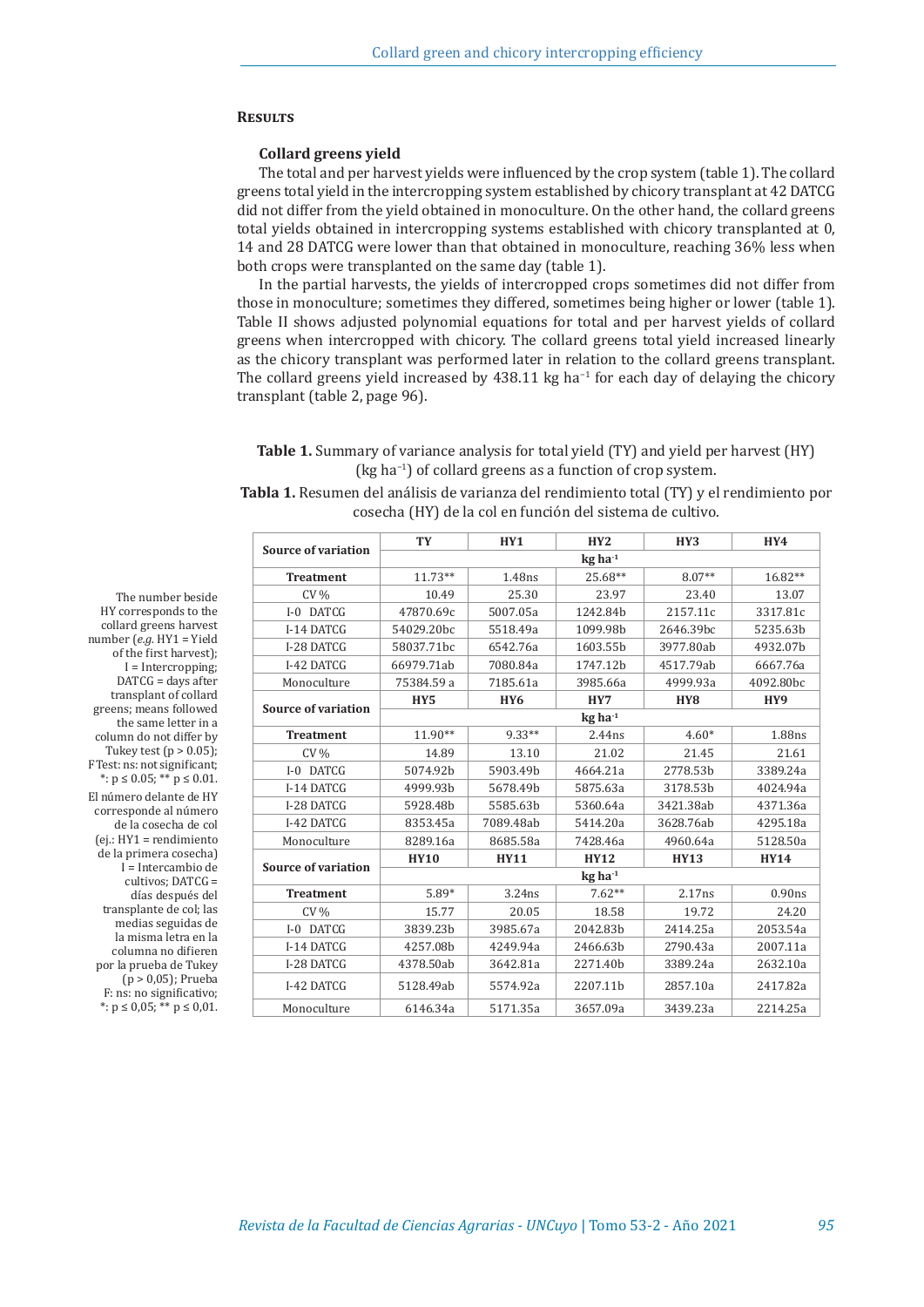**Table 2.** Adjusted equations, significance (F values) and determination coefficients  $(R^2)$ for yields per harvest (HY) and total yield (TY) of collard greens as a function of the chicory transplanting time.

**Tabla 2.** Ecuaciones ajustadas, significancia (valores F) y coeficientes de determinación (R2 ) para los rendimientos por cosecha (HY) y el rendimiento total (TY) de la col en función del tiempo de trasplante de la achicoria.

| Yield           | <b>Equations</b>                        | $\mathbb{R}^2$               | F                            |
|-----------------|-----------------------------------------|------------------------------|------------------------------|
| HY1             | no adjust                               |                              |                              |
| HY <sub>2</sub> | no adjust                               |                              |                              |
| HY3             | $y = 2062.7535 + 60.0961x$              | 0.96                         | 18.23**                      |
| HY4             | $y = 3575.3720 + 69.6164x$              | 0.84                         | 42.97**                      |
| HY5             | $v = 50599.56500 - 57.0398x + 3.1887x2$ | 0.99                         | $7.76***$                    |
| HY <sub>6</sub> | no adjust                               | $\overline{\phantom{a}}$     | $\qquad \qquad \blacksquare$ |
| HY7             | no adjust                               |                              |                              |
| HY8             | no adjust                               | $\overline{a}$               |                              |
| HY9             | no adjust                               | $\overline{\phantom{a}}$     | $\qquad \qquad \blacksquare$ |
| HY10            | $y = 3802.4447 + 28.4943x$              | 0.92                         | $5.64*$                      |
| HY11            | no adjust                               | $\overline{\phantom{a}}$     |                              |
| HY12            | no adjust                               | $\overline{\phantom{a}}$     |                              |
| HY13            | no adjust                               |                              |                              |
| HY14            | no adjust                               | $\qquad \qquad \blacksquare$ |                              |
| <b>TY</b>       | $y = 47528.9923 + 438.11105x$           | 0.98                         | 15.04**                      |

The number beside of HY corresponds to the collard greens harvest number (*e.g.*  HY1 = yield of the first harvest);\*:  $p \le 0.05$ ; \*\*p ≤ 0.01. El número delante de HY corresponde al número de la cosecha de col (Ej.: HY1 = rendimiento de la primera cosecha);\*:  $p \le 0.05$ ; \*\*p ≤ 0,01.

### **Chicory yield**

The total and per harvest yields of chicory were not influenced by the chicory transplant time or by interaction of the evaluated factors, but they were influenced by the crop systems. Monoculture produced more than the intercropping system (table 3). There was no adjustment of regression equations for chicory yield (total and per harvest) according to the chicory transplanting time.

**Table 3.** Summary of variance analysis for total yield (TY) and per harvest yield (HY) of chicory as a function of crop system (CS) and chicory transplanting time (CTT) in relation to collard greens transplant.

**Tabla 3.** Resumen del análisis de varianza del rendimiento total (TY) y por cosecha (HY) de la achicoria en función del sistema de cultivo (CS) y el tiempo de trasplante de la achicoria (CTT) en relación con la col.

| <b>Source of variation</b>             | <b>TY</b> |           | HY1       |           | HY2       |           |  |
|----------------------------------------|-----------|-----------|-----------|-----------|-----------|-----------|--|
| F value                                |           |           |           |           |           |           |  |
| <b>CS</b>                              | 111.26**  |           | 206.94**  |           | 36.38**   |           |  |
| <b>CTT</b>                             | $0.85$ ns |           | $0.67$ ns |           | $1.75$ ns |           |  |
| CS x CTT                               | 0.10ns    |           | 0.52ns    |           | $0.39$ ns |           |  |
| $CV\%$                                 |           | 11.2      |           | 8.18      |           | 19.69     |  |
| Yield ( $\text{kg}$ ha <sup>-1</sup> ) |           |           |           |           |           |           |  |
|                                        | TY        |           | HY1       |           | HY2       |           |  |
|                                        |           | M         |           | M         |           | M         |  |
|                                        | 44068.40b | 67330.73a | 24208.86b | 36917.00a | 19859.55b | 30413.72a |  |

The number beside HY corresponds to the chicory harvest number (*e.g.* HY1 = yield of the first harvest); I = Intercropping; M = Monoculture; F test: ns: not significant; \*\* p ≤ 0.01; means followed by the same letters in a row do not differ by Tukey test  $(p > 0.05)$ . El número delante de HY corresponde al número de cosecha de achicoria (Ej.: HY1 = rendimiento de la primera cosecha); I = Intercambio de cultivos; M = Monocultivo; prueba de F: ns: no significativo; \*\*  $p \le 0.01$ ; las medias

seguidas de las mismas letras en la fila no difieren por la prueba de Tukey ( $p > 0.05$ ).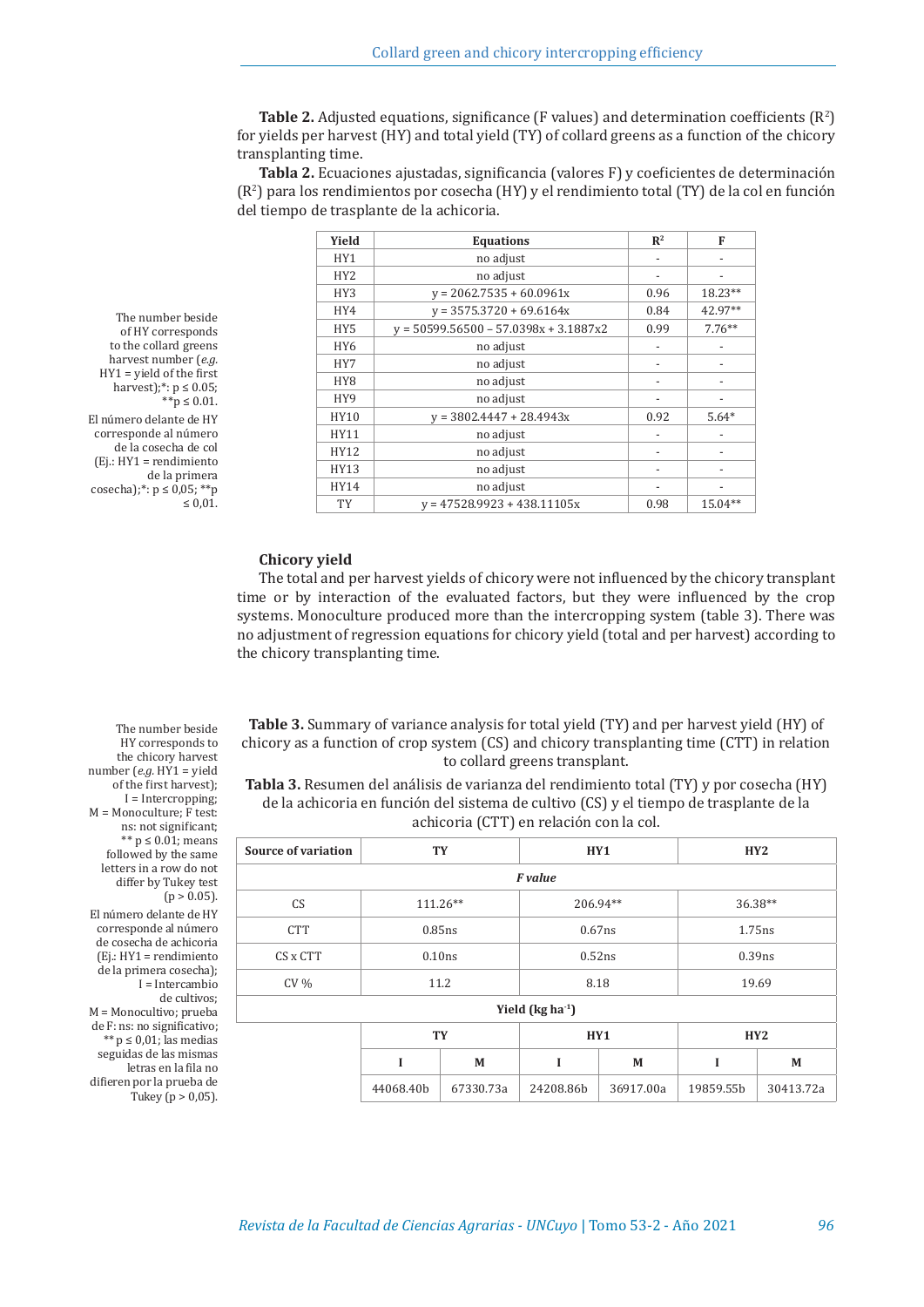#### **Relative yields and land use efficiency**

RYcg was influenced by treatments, which was not observed for RYc (table 4). RYcg increased linearly as function of chicory transplanting time and reached 28% more when the chicory transplant happened 42 DATCG in relation to the RYcg obtained when both crops were transplanted on the same day.

**Table 4.** Summary of variance analysis for relative yield of collard greens (RYcg), relative yield of chicory (RYc) and land use efficiency (LUE) as a function of chicory transplanting time (CTT) in relation to collard greens transplant.

**Tabla 4.** Resumen del análisis de variaciones del rendimiento relativo de la col (RYcg), el rendimiento relativo de la achicoria (RYc) y la eficiencia del uso de la tierra (LUE) en función del tiempo de trasplante de la achicoria (CTT) en relación con el trasplante de la col.

| <b>Source of variation</b> | RYcg(%) | RYC(%) | <b>LUE</b> |  |  |
|----------------------------|---------|--------|------------|--|--|
| F value                    |         |        |            |  |  |
| <b>CTT</b>                 | $5.5*$  | 0.17ns | 2.96ns     |  |  |
| $CV\%$                     | 12.47   | 13.29  | 8.22       |  |  |
| $kg$ ha <sup>-1</sup>      |         |        |            |  |  |
| 0 DATCG                    | 63.50b  | 67.33a | 1.31a      |  |  |
| 14 DATCG                   | 71.67ab | 63.41a | 1.35a      |  |  |
| 28 DATCG                   | 76.99ab | 66.52a | 1.44a      |  |  |
| 42 DATCG                   | 88.85a  | 64.52a | 1.53a      |  |  |

Therefore, the later the chicory transplant, the higher the intercropped collard greens yield and the nearer it is to the monoculture yield (figure 2).

Regarding LUE, there was no effect of the treatments (table 4), but there was a significant adjustment of the linear equation (figure 2).



**Figure 2.** Relative yield of collard greens (RYcg) and chicory (RYc) and land use efficiency (LUE) as a function of chicory transplanting time in relation to collard greens transplant (DATCG).

**Figura 2.** Rendimiento relativo y eficiencia en el uso de la tierra (LUE) de la col (RYcg) y la achicoria (RYc) en función del tiempo de trasplante de la achicoria en relación con el trasplante de la col (DATCG).

DATCG = days after transplant of collard greens; F Test: ns: not significant;  $*$ :  $p \le 0.05$ ; means followed by the same letter in a column do not differ by Tukey test ( $p > 0.05$ ). DATCG = días después del transplante de col; Prueba F: ns: no significativo; \*: p ≤ 0,05; las medias seguidas de la misma letra en la columna no difieren por la prueba de Tukey  $(p > 0.05)$ .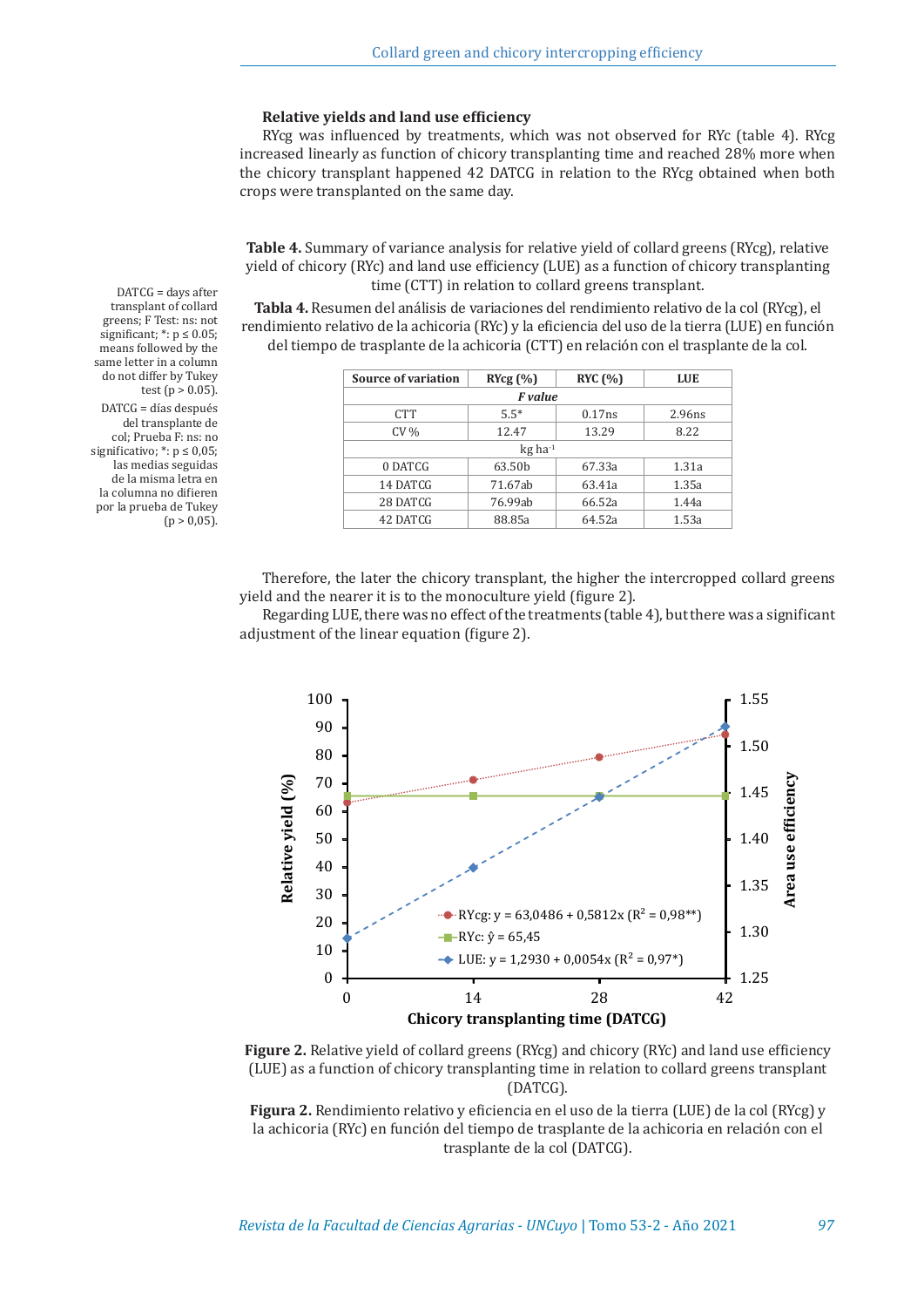#### **Discussion**

According to the results, the chicory affected the collard greens yield, especially when both species were transplanted on the same day. The chicory grew faster than the collard greens and quickly occupied the area. Due to that and the proximity to collard greens plants, the chicory leaves intercepted the solar radiation and reduced the availability of this resource for collard greens plants. However, the later the chicory was transplanted, the weaker its interference with the collard greens since that was itself more developed. When chicory was transplanted at 14, 28 and 42 DATCG, the height of the collard greens plants was 11.9, 19.3 and 39.9 cm, respectively, while when transplanted at 0 DATCG it was 4.6 cm.

The delay in the chicory transplant determined lower interference capacity of the chicory in the interception of solar radiation to the collard green. In an intercropping system, competition between plants is greater for light than for water and nutrients (3), which are adequately supplied to crops according to the management of the production system.

The results observed for collard greens and chicory intercropping differ from those found by Cecílio Filho *et al.* (2017), who evaluated collard greens and New Zealand spinach intercropping. The authors observed that total and per harvest yield of collard greens was influenced neither by crop system (intercropping and monoculture) nor by New Zealand spinach transplanting time (0 to 98 DATCG). Therefore, the secondary species associated with collard greens determines the collard greens performance, since in the collard greens and chicory intercropping system, the chicory grew faster. On the other hand, according to Cecílio Filho *et al.* (2017), collard greens grows faster than New Zealand spinach and quickly positions its photosynthetic canopy above the stratum occupied by the spinach, which has prostrate growth. Then, the collard greens intercepted the incident solar radiation, causing shading and negatively impacting the chicory yield. Despite the chicory yield reduction was no observed harmful to the commercial aspect.

The results for interspecific competition between collard greens and chicory for light corroborate the results observed for tomato–lettuce intercropping by Cecílio Filho *et al.* (2011), broccoli-lettuce intercropping by Ohse *et al.* (2012), cucumber-lettuce intercropping by Cecílio Filho *et al.* (2015) and collard green–New Zealand spinach intercropping by Cecílio Filho *et al.* (2017). These authors observed that, similar to what happened with chicory in relation to collard greens, the photosynthetic process and, consequently, growth of lettuce and spinach was harmed, due to their low height and shading by broccoli, tomato and cucumber, respectively. In the present study, the highest chicory yield was obtained in the monoculture system and, unlike the intercropping systems mentioned above, there was no effect of the time at which chicory was transplanted on its yield.

The RYcg and RYc indices were less than 1, showing that there was competition between species. The lowest RYcg happened when both crops were transplanted on the same day, determined by greater interference of the chicory on collard greens.

All collard greens–chicory intercropping systems showed a LUE greater than 1, which reflects the complementarity of the species, *i.e.*, there was an advantage in food production per unit area in the intercropping system due to the better use of environmental resources (1). The LUE was at a maximum (1.52) when chicory transplant was performed at 42 DATCG, meaning that 1 ha in the intercropping system yielded the same quantity of food (collard greens and chicory) as 1.52 ha in the monoculture system.

#### **Conclusion**

The later chicory transplanting is performed, the greater the collard greens yield.

The chicory total yield is not influenced by chicory transplanting time in relation to collard greens transplanting time.

Collard greens–chicory intercropping promotes greater LUE than their monocultures and the efficiency is at a maximum  $(+52%)$  when the chicory transplant is performed at 42 DATCG.